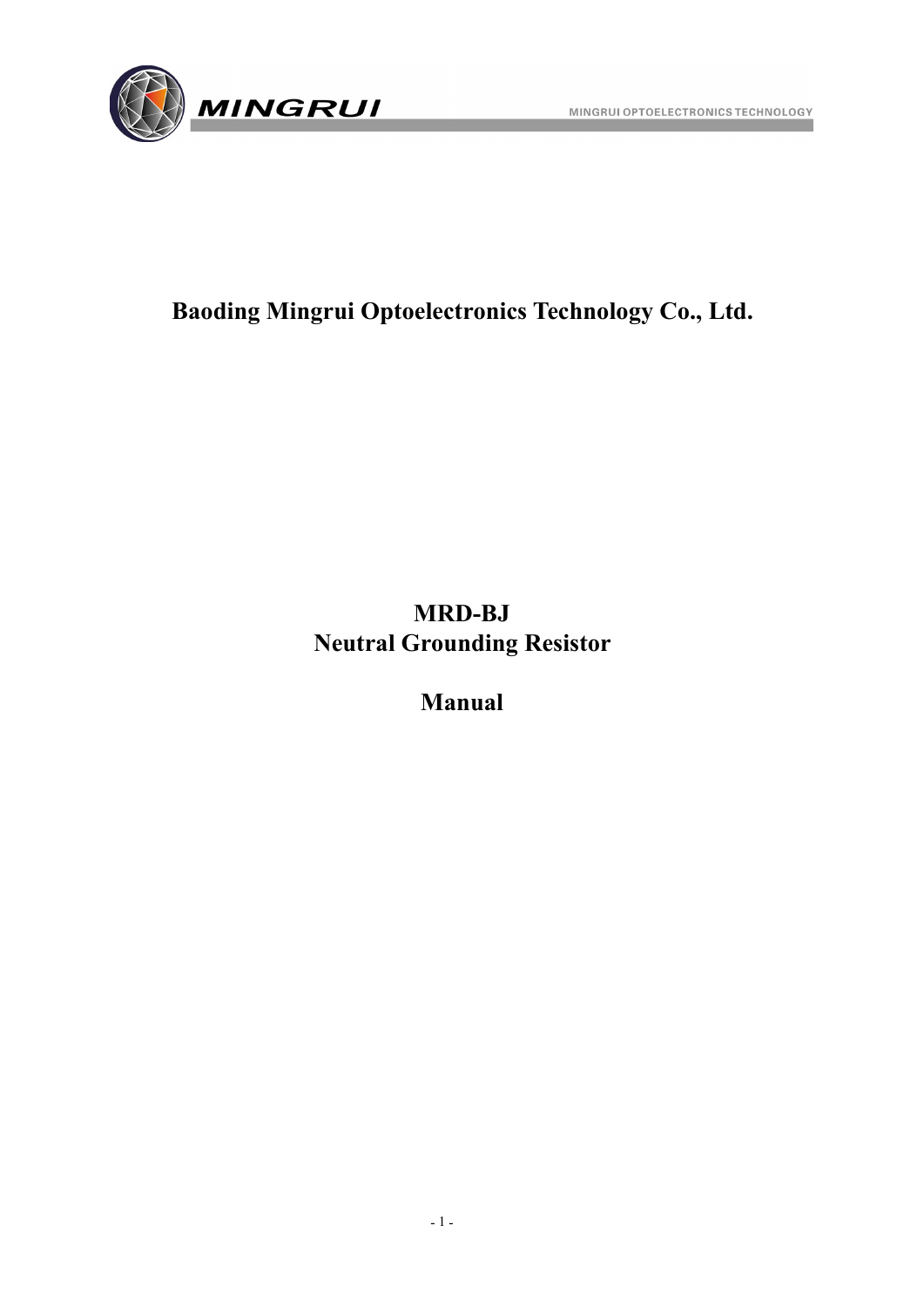# MINGRUI ELECTRIC POWER<br>MRD-BJ SERIES NEUTALGROUNDING RESISTOR FOR TRANSFORMER

## **CONTENTS**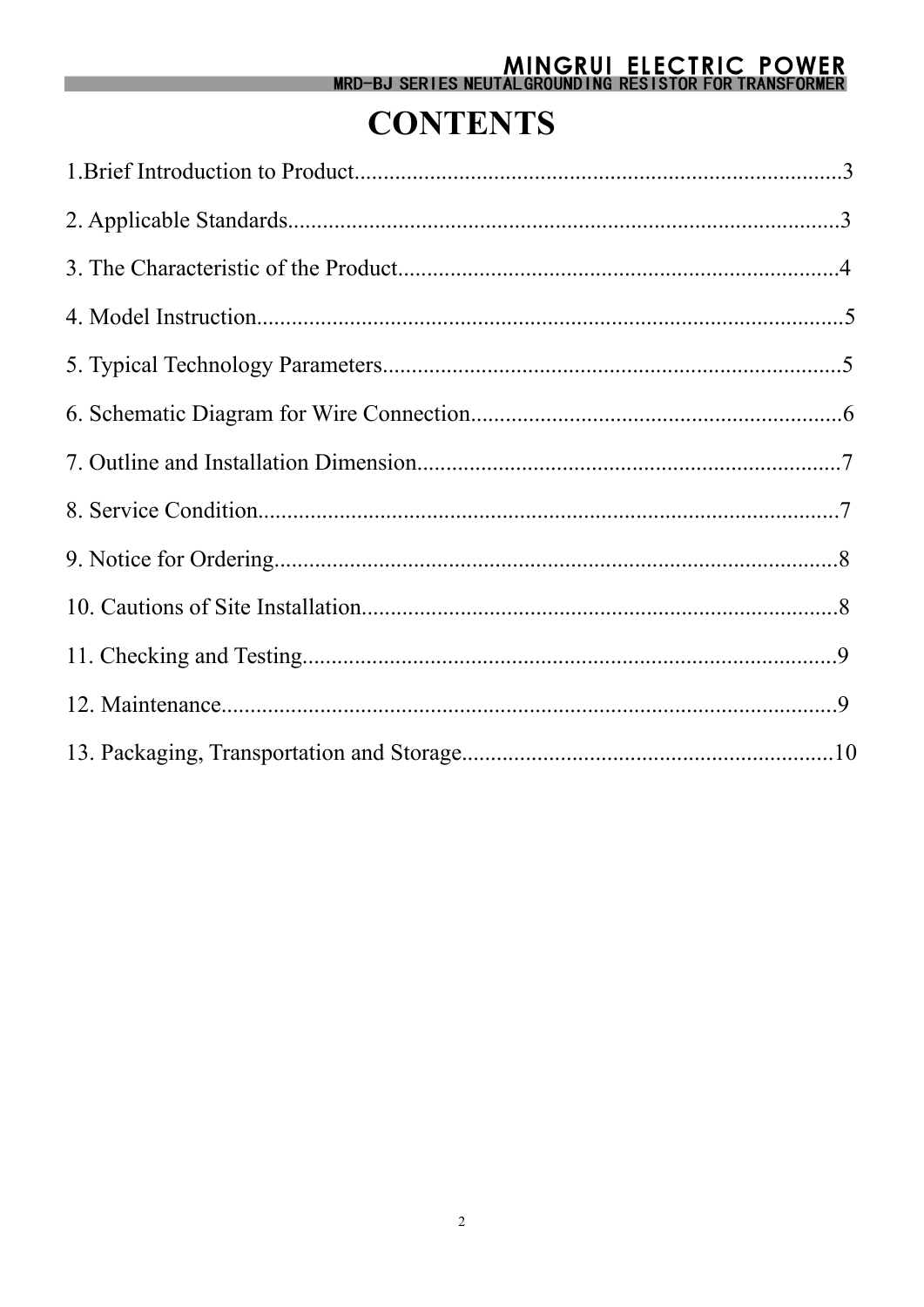

## **1. Brief Introduction to Product**

Neutral Grounding Resistor is used to protect power transformers, power generators and other associated equipment in your power systems against 50/60 Hz faults (short circuit) and transient phenomena (lightning).

MINGRUI has outstanding technical researching team and superior equipments, specially concentrating on research & development, production, sales and service of neutral grounding series products of power distribution system. The neutral grounding resistor we developed and produced is applicable to 6~35KV power distribution nets in cities, large industrial enterprises, factories, airports, seaports, subway and etc. as well as 0.66KV system in mine digging and 0.4kv/6kv/10kv system in power plants.



## **2. Applicable Standards**

The design of the product complies with the flowing standards:

| DL/780-2001     | Neutral Grounding Resistor in Power Distribution           |
|-----------------|------------------------------------------------------------|
| <b>IEC726</b>   | Dry-Type Power Transformer                                 |
| DL/T620-1997    | Overvoltage Protection and Insulation Co-ordination of AC  |
|                 | <b>Electrical Equipments</b>                               |
| <b>IEC60-1</b>  | Experimental Technique of High Voltage                     |
| GB1208-1997     | <b>Current Transformer</b>                                 |
| IEC60529:2001   | Enclosure Protection Degree (IP code)                      |
| IEEE32-1972     | Technique Terms and Experiment of Neutral Grounding Device |
| <b>IEC60081</b> | Insulation Co-ordination of Transmission and Distribution  |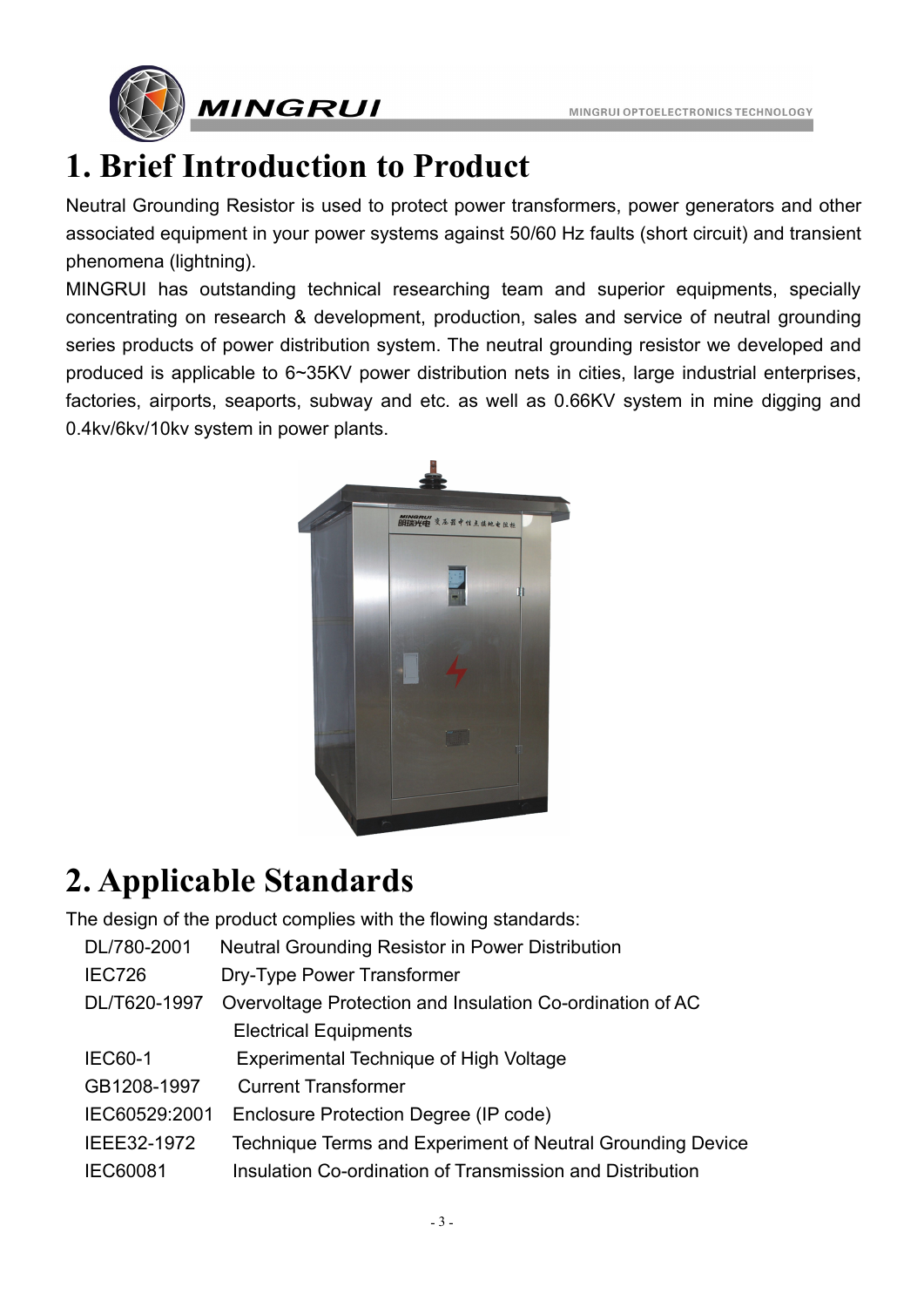Device of High Voltage.

- DL/T593-1996 Common Specifications for Purchasing High Voltage Switch Equipment.
- GB50150-1991 Electrical Equipment's Hand-over and Test Standard of Electrical Device Installation Project.

## **3. The Characteristic of the Product**

3.1 Adopted high quality stainless steel, the product operates safely and reliably with the advantages of high conductivity, high temperature coefficient, corrosion resistance, thermostability, good oxidation resistance, high tensile strength, resistance stability.

3.2 The device also could be applied in medium power distribution system. When transformer is angle-connected, a grounding transformer could be applied and then the neutral grounding resistor is connected to it.

3.3Resistance value could be designed from 1ohm to 2000ohm and current from 1A to 2000A

3. 4 The cabinet could be installed indoor and outdoor. The cabinet body is corrosion-resistant and of high IP degree, made from stainless steel plate or painted cold rolled steel plate.

3.5 The counting function could be added to the device, which records times of grounding.

3.6 Optional Elements: -Isolated switch (convenient examination and repair)

-Temperature & humidity controller

-Intelligent monitor( monitor un-balanced current/ temperature of resistor

panel/ temperature of inside cabinet; measure transient current; records grounding times; with communication interface which could send monitored and recorded information to master-control room)





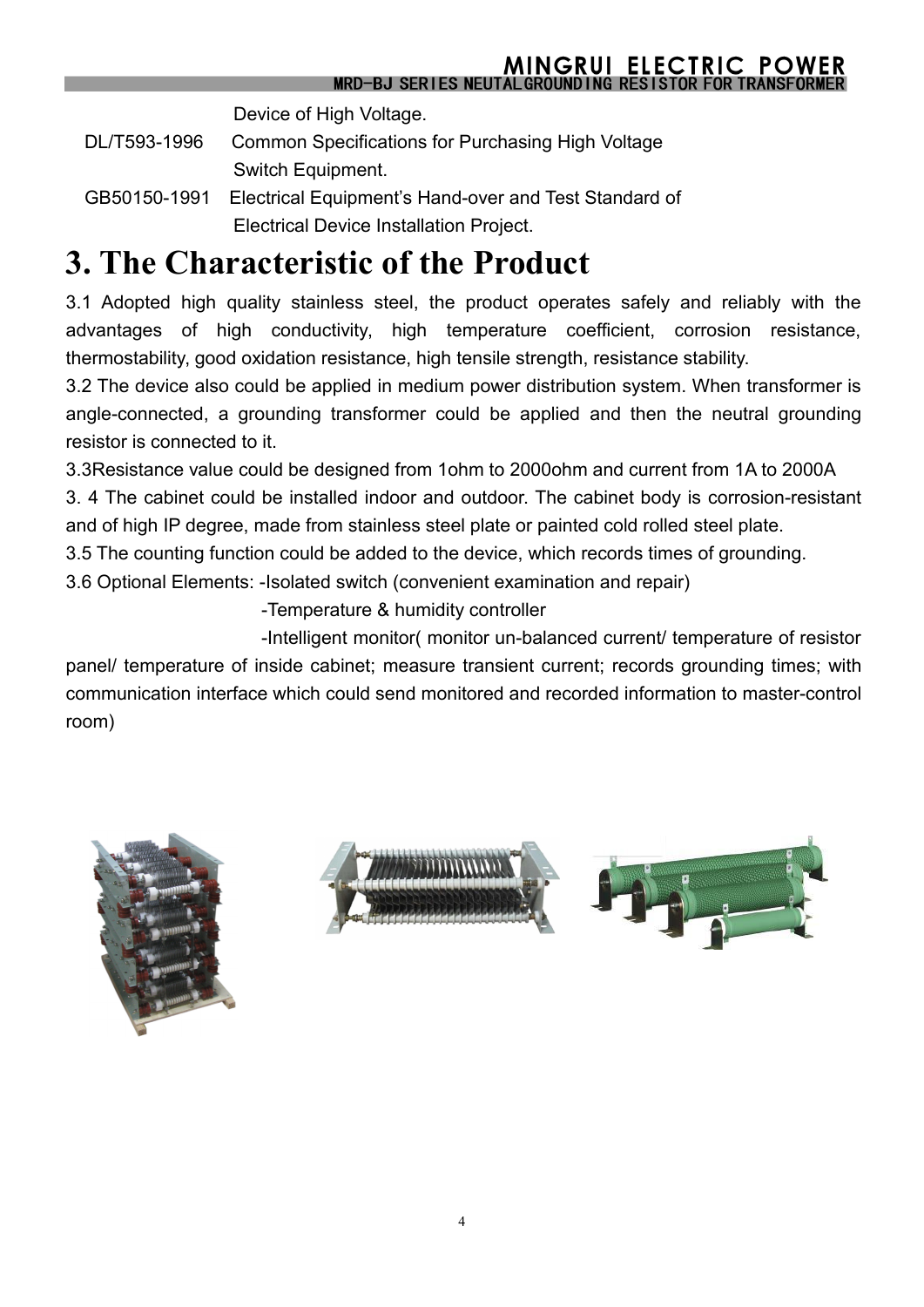



## **4. Model Meaning**



## **5. Typical Technology Parameters**

| Product Model    | System<br>Voltage<br>(kV) | Rated<br>Current<br>(A) | Current<br>Flowing<br>Time in<br>short Time<br>(S) | Rated<br>Resistor<br>Value $\Omega$<br>$(\pm 5\%)$ | $8/20~\mu~\mathrm{S}$<br>Thunder<br>Stroke | <b>Insulation Withstanding</b><br>Voltage kV<br>1min Power<br>Frequency |
|------------------|---------------------------|-------------------------|----------------------------------------------------|----------------------------------------------------|--------------------------------------------|-------------------------------------------------------------------------|
| MRD-BJ-6/36.4    | 6.3                       | 100                     | 10                                                 | 36.4                                               | 60                                         | 32                                                                      |
| MRD-BJ-6/18.2    | 6.3                       | 200                     | 10                                                 | 18.2                                               | 60                                         | 32                                                                      |
| MRD-BJ-6/9.09    | 6.3                       | 400                     | 10                                                 | 9.09                                               | 60                                         | 32                                                                      |
| MRD-BJ- $6/6.06$ | 6.3                       | 600                     | 10                                                 | 6.06                                               | 60                                         | 32                                                                      |
| MRD-BJ-10/15.16  | 10.5                      | 400                     | 10                                                 | 15.16                                              | 75                                         | 42                                                                      |
| MRD-BJ-10/10.10  | 10.5                      | 600                     | 10                                                 | 10.10                                              | 75                                         | 42                                                                      |
| MRD-BJ-10/7.57   | 10.5                      | 800                     | 10                                                 | 7.57                                               | 75                                         | 42                                                                      |
| MRD-BJ-10/6.06   | 10.5                      | 1000                    | 10                                                 | 6.06                                               | 75                                         | 42                                                                      |
| MRD-BJ-35/20.20  | 35                        | 1000                    | 10                                                 | 20.20                                              | 185                                        | 95                                                                      |
| MRD-BJ-35/10.10  | 35                        | 2000                    | 10                                                 | 10.10                                              | 185                                        | 95                                                                      |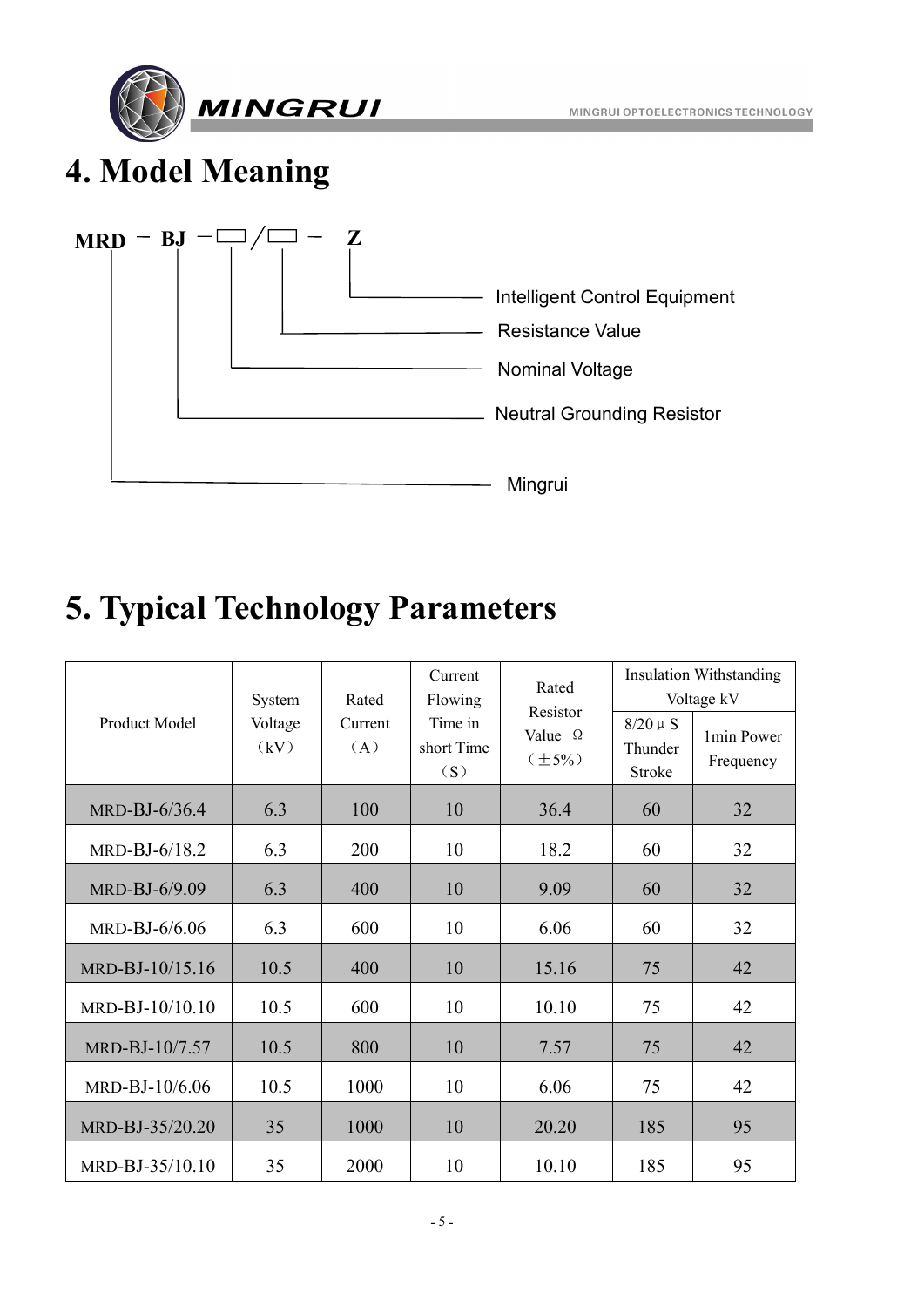Various resistors could be designed as per customers' requirement, value ranging from 1  $\Omega$  to 2000 Ω. Current allowed to flow through is from 1A~2000A and the rated short time could be designed at 10s,15s,30s,60s and 2h.

## **6. Schematic Diagram for Wire Connection**

6.1 The transformer adopts star connection with neutral leading-out wire ,connected as in following diagram.



6.2 If the neutral is triangle-connected, neutral grounding resistor is grounded by grounding transformers. Connection is as following diagram

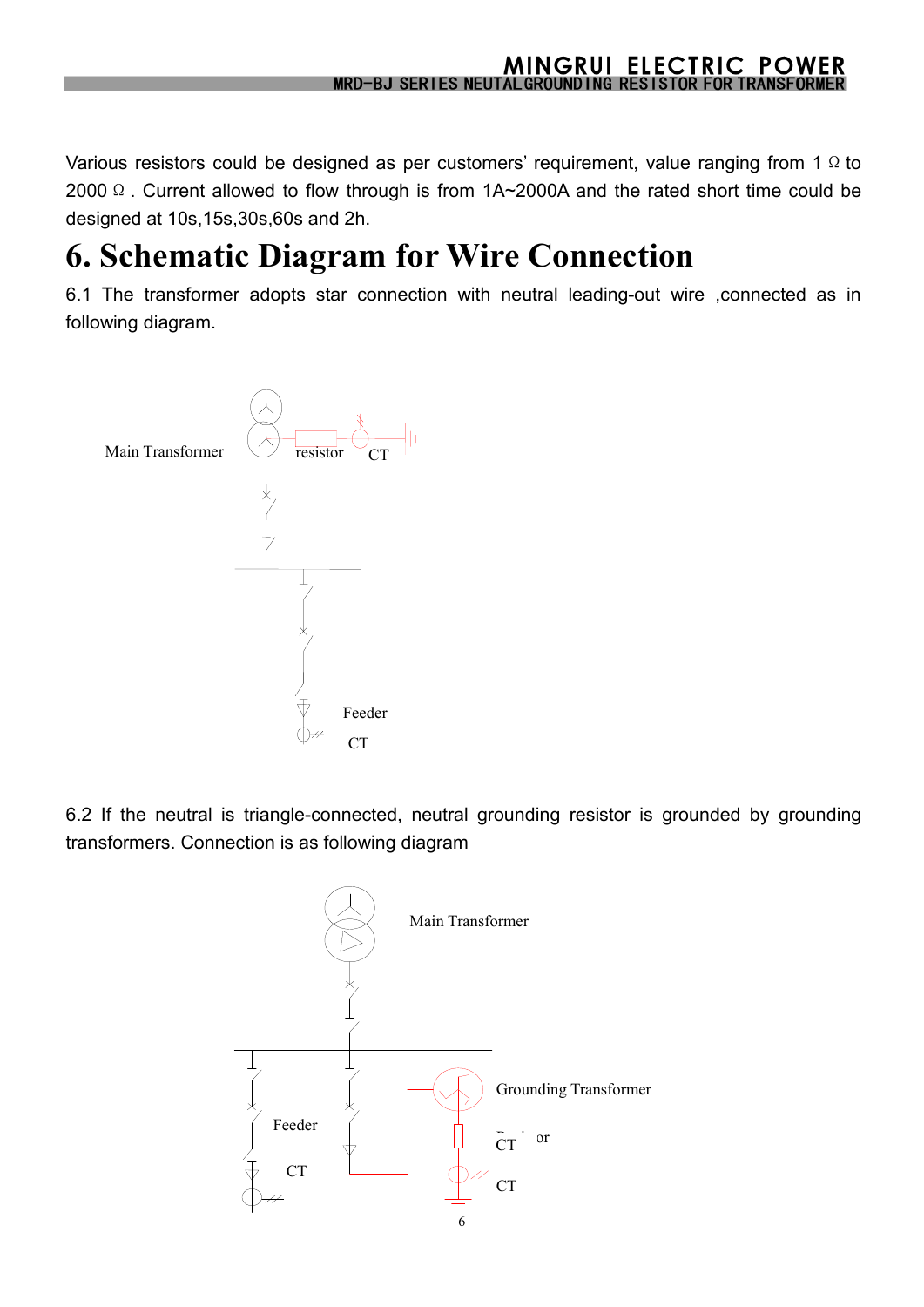



# **7. Outline and Installation Dimension**

Resistor cubicle can be fixed in the concrete foundation stage to keep the resistor even. Equipment cabinet should ground firmly via foundation grounding bolts. Dimension of cabinet outline depends on the parameters of users. Please see following diagram for outline



## **8. Service Condition**

- 8.1 Generally applicable to outdoors,used in the system of 50 Hz and 60 Hz.
- 8.2 The altitude shall not exceed 3500m.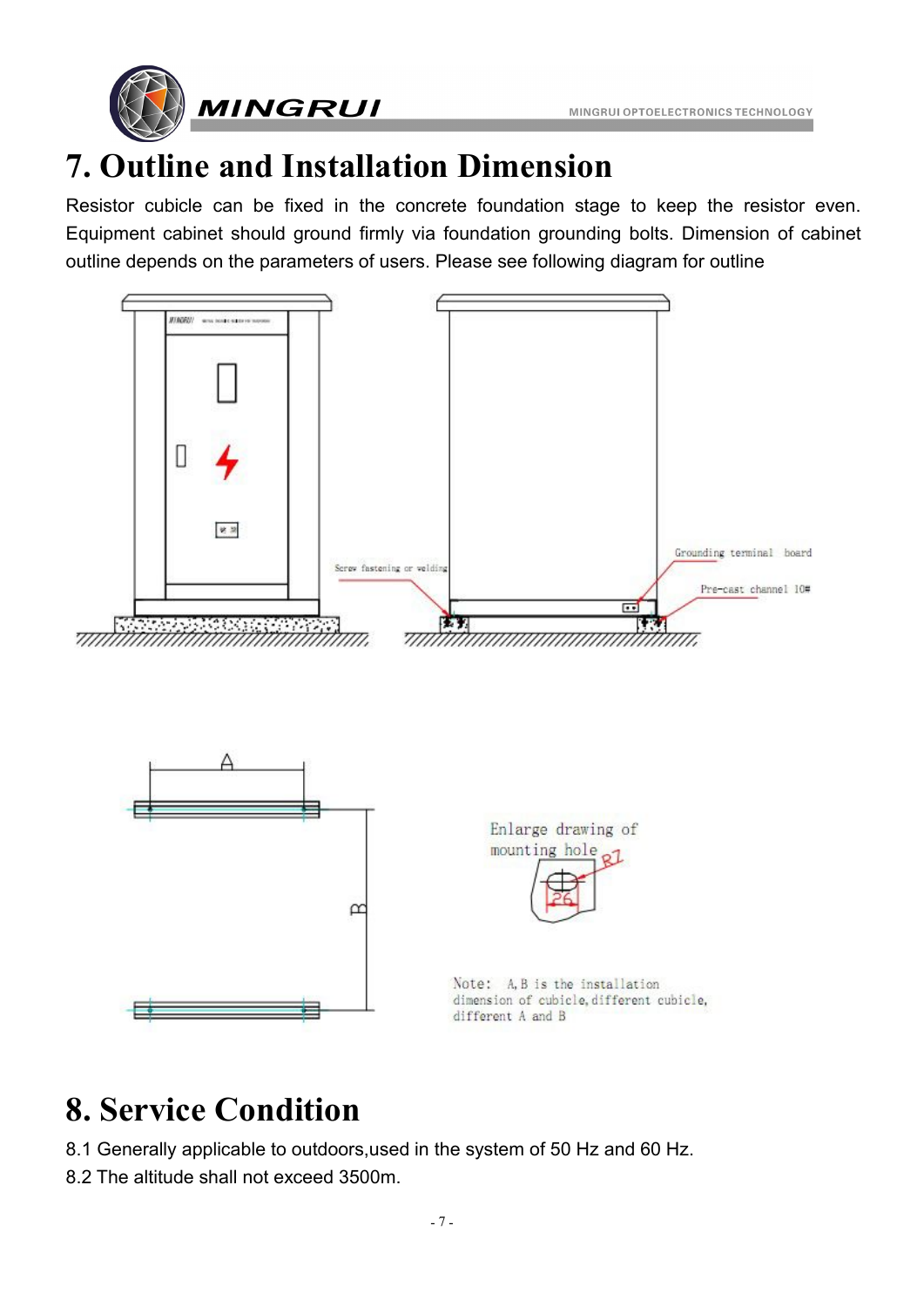#### **MINGRUI ELECTRIC POWER** MRD-BJ SERIES NEUTAL GROUNDING RESISTOR FOR TR

8.3 Ambient temperature : -20℃~+70℃, Relative humidity: ≤95%

8.4 Wind pressure is not higher than 700Mpa (equal to wind velocity 34m/s)

- 8.5 Earthquake intensity : <8 degree
- 8.6 Thickness of coated ice: <10mm

8.7 Grade of air pollution: not higher class Ⅳ

8.8 The air at the installation site shall be free from inflammable/ explosive/ corrosive gas,and conductive dust.

8.9 As NGR is heating device. The temperature will rise high when applied. Therefore, some space should be left around the the place where the resistor is installed, avoiding being influenced by external heating source. Please pay close attention to this.

## **9. Notice for Ordering**

Please let us know the parameters below.

- 9.1 Rated Voltage of System: (KV)
- 9.2 Current Value Allowed to Flow Through in Short Time:(A)
- 9.3 Nominal Resistance Value:(Ω)
- 9.4 Whether current transformer needed or not (CT)?

Ratio and capacity and composite error of it is required.

- 9.5 Wire-in and wire-out modes are for choice:
- a. top-in and bottom-out, b. bottom-in and bottom-out,
- c.side-in and side-out, d. side-in and bottom-out.
- 9.6 Allowable Time of Current Flowing Through in Short Time:(S)
- 9.7 Material of cubicle, protection of degree (IP), the color code and installation location.
- 9.8 Optional Devices: -Dis-connector

-Grounding Transformer (if delta connection)

-Recorder of Grounding Times

-Temp. & Humidity Controller

## **10. Cautions of Site Installation**

10.1 Transport the equipment to the installation site by forklift, unscrew bolts of fixing skids, open and taking out the equipment; in unpacking, it is necessary to prevent the shell or wall bushing on the top from damaging; it is suggested that the base of packing material and box should not be dismantled in unpacking, so as to avoid damage during conveyance.

10.2 When using forklift truck, please ensure aligning it with the angle steel on the base, in case that the base is damaged.

10.3 If the space is not big enough, crane can be used to move the equipment to the site. Hoisting lever is equipped at the bottom of the cabinet. If the equipment is too big, or the door of the distribution room is too small, the cabinet body could be detachable type, but instructions must be made prior to producing or indicated in the contract.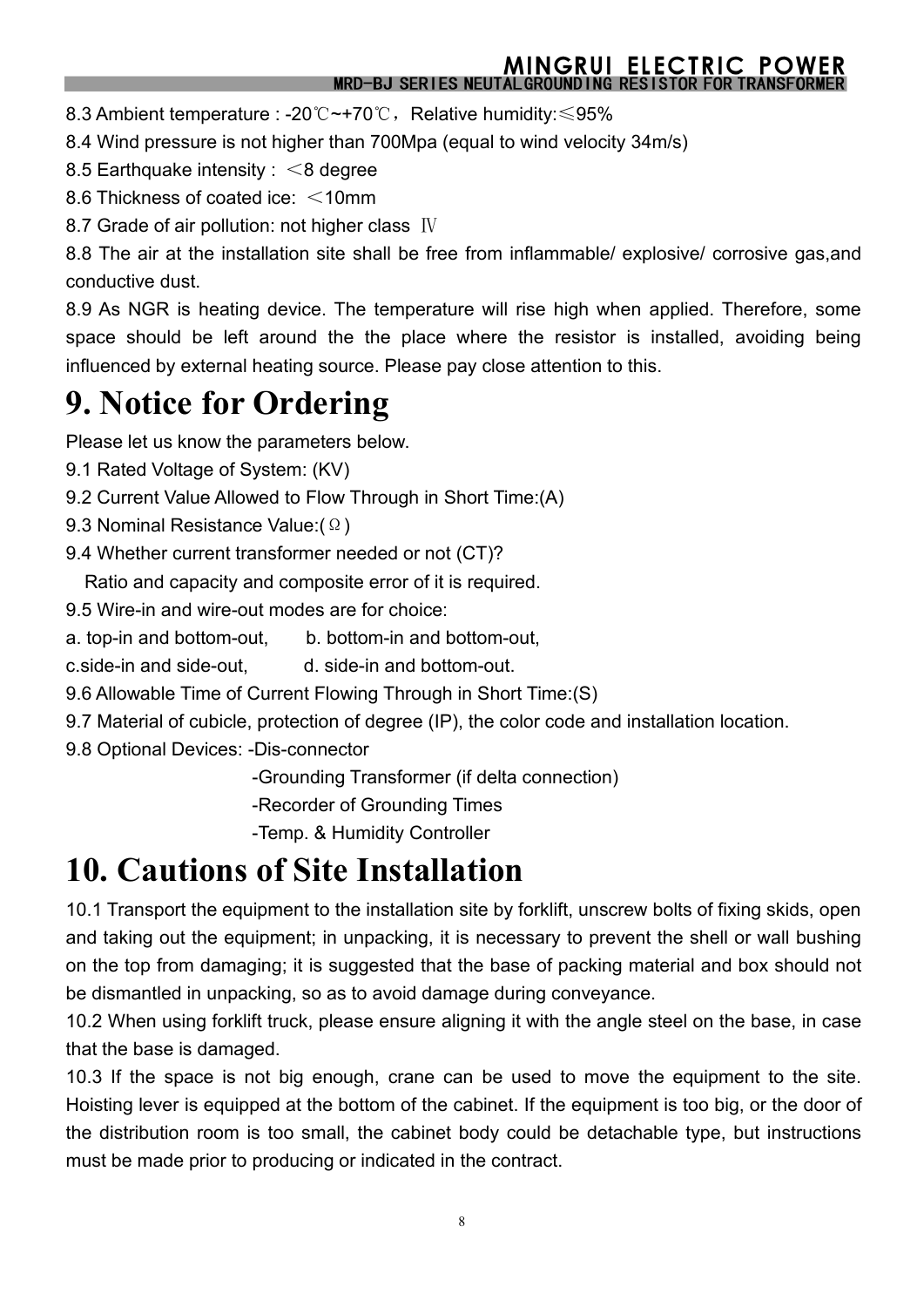MINGRUI OPTOELECTRONICS TECHNOLOGY



10.4 The equipment can be installed either indoors or outdoors. It can be installed on specialized foundation, concrete platform or a supporting platform nearby the transformer.

10.5 Fix to the foundation with anchor bolts through the bolt holes at the bottom. Fixing can also be done through direct welding.

10.6 The resistor is connected to grounding grid by a single core cable. One end of cable is connected to the NGR through incoming hole from bottom to top. The end side of cable must be well done.

10.7 NGR grounding side or CT output side must ground firmly. The cable hole must be covered by rubber plug and sealed. Wire-in end of NGR must be connected firmly with grounding transformer or transformer neutral by single-core cable or copper strip.

10.8 Resistor grounds firmly to public grounding grid via copper bar or cable, the specification of which depends on actual situation.

10.9 Check and fasten all fixing and connecting bolts within the cabinet to ensure the fixing is firm and connections are secure.

## **11. Checking and Testing**

When the device arrives, please open the cabinet door to check components and connected wires in the cabinet. Meanwhile please pay attentions to the following points:

11.1 Prior to power-on, remove all packaging materials from inside the cabinet, to prevent fire-on.

11.2 Carefully check the insulators, bushing and so on for any damage. In case any damage is found, transporter should be connected immediately.

11.3 Check all electrical connections to make sure that the connections are solid and reliable.

11.4 Whether all fastening bolts have been fastened.

11.5 Pre-operating test: Measure the resistance value of the resistor; measure the insulation resistance; and power frequency withstand voltage test shall be carried out according to standard.

11.6 Close the door tightly ready for operation.

## **12. Maintenance**

NGR is highly reliable equipment and does not need additional maintenance. It is recommended that check and maintain it when the main transformer or busbar is during overhaul. Safety operational regulation and safety standards should be strictly followed during check and maintenance.

12.1 Disconnect the resistor cabinet from system.

12.2 Open the cabinet door and check for any abnormity in the cabinet.

12.3 Cleaning shall be carried out.

2.4 Check for any damaged insulator or bushing. Use a Megger (Testing tool for insulation) to confirm the insulation of porcelain bushing.